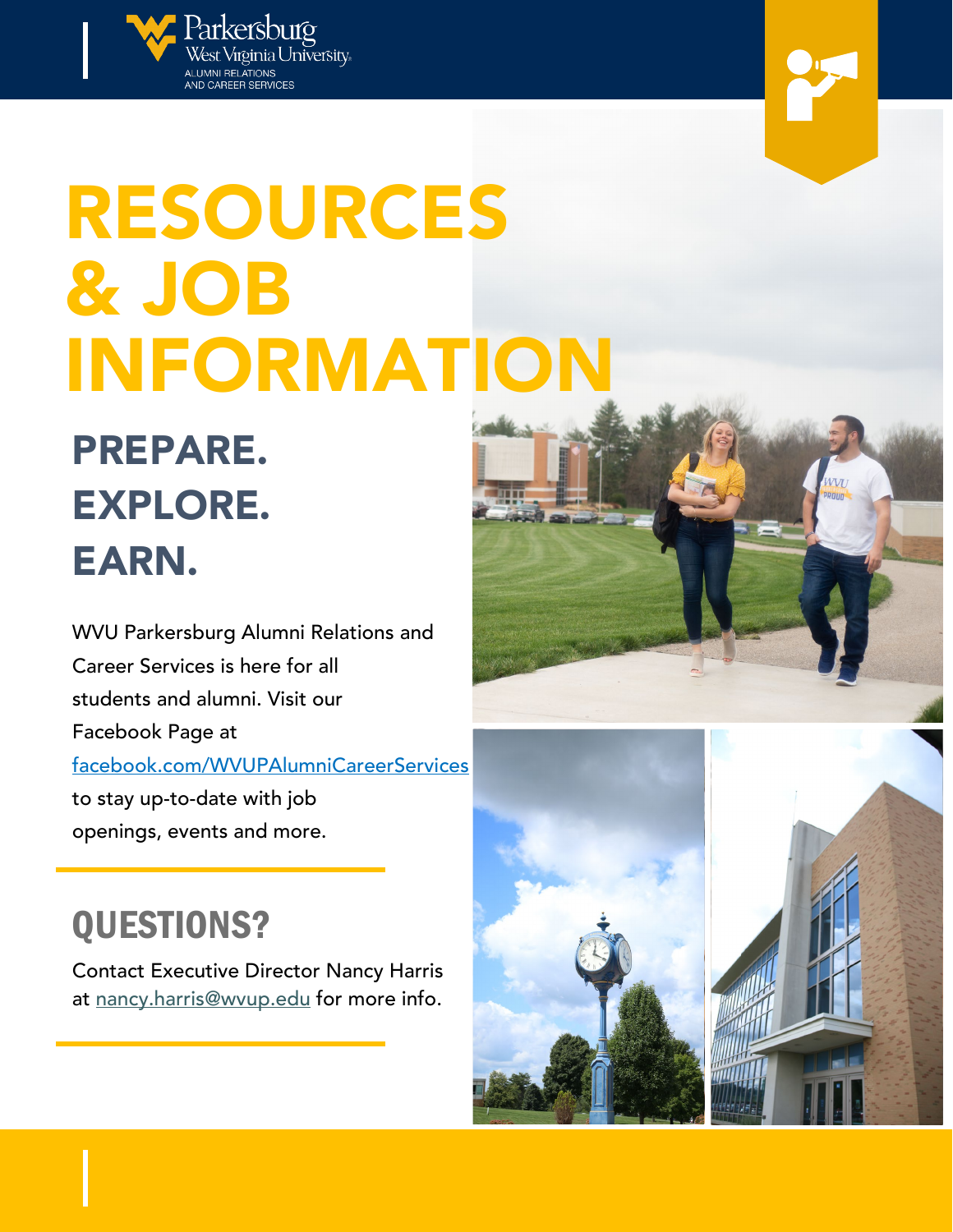# CAREER COACH

Check out [Career Coach!](http://wvup.emsicc.com/) It's a free service offering an assessment tool, occupation date and resume builder.



# RESUME REVIEW

Career Services provides FREE resume review! Send your resume to [careerservices@wvup.edu](mailto:careerservices@wvup.edu) to get feedback and assistance with writing a winning resume.



# EMPLOYMENT RESOURCES

West Virginia Forward, WorkForce WV and Ohio Means Jobs have employment portals for jobseekers to find local opportunities and resources. Start your search today!

[wvforward.wvu.edu](https://wvforward.wvu.edu/) • [workforcewv.org](https://workforcewv.org/) [ohiomeansjobs.ohio.gov](https://ohiomeansjobs.ohio.gov/wps/portal/gov/omj/)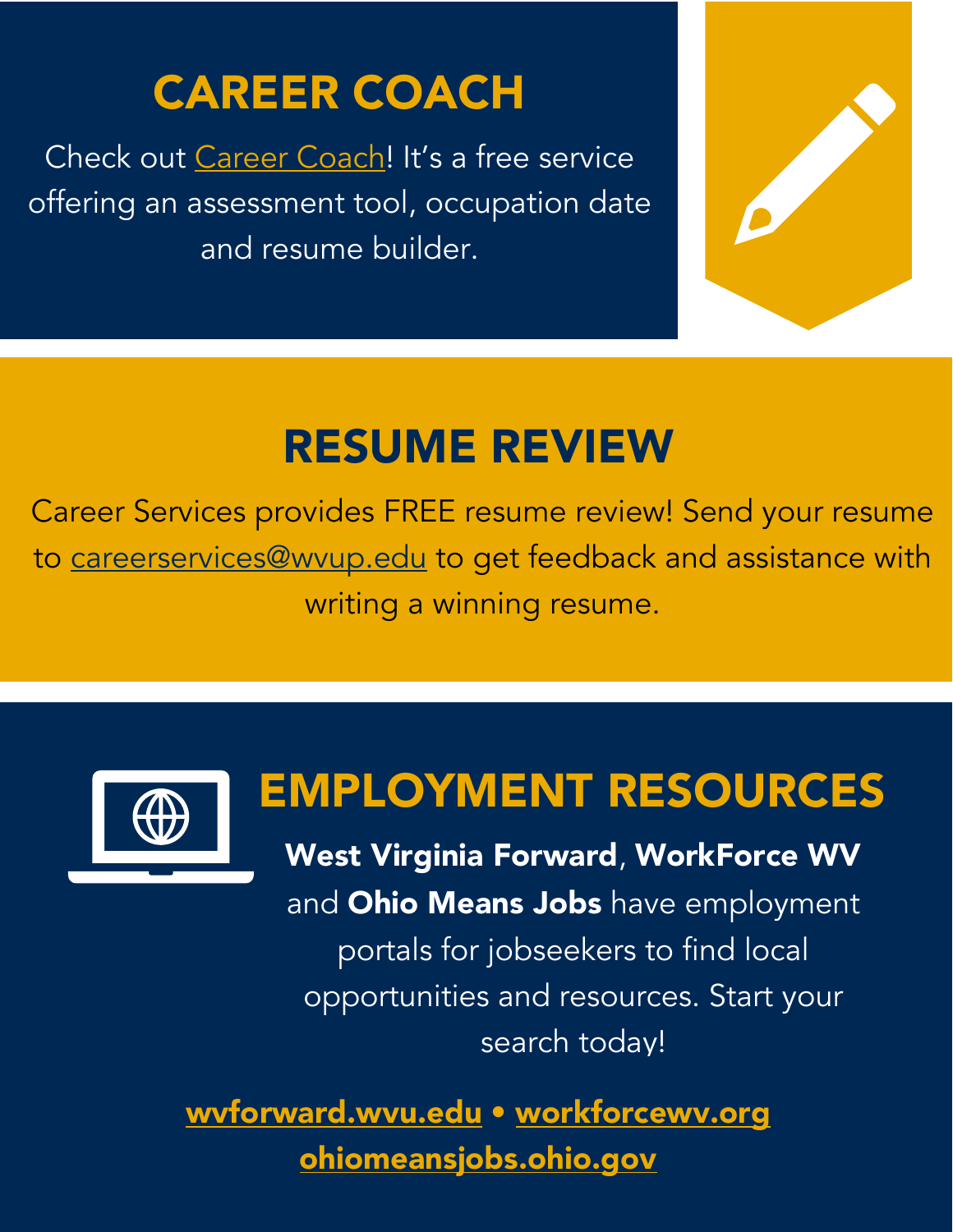### WVU Parkersburg Human Resources Assistant II

### Job Description:

This position provides administrative support to the Executive Director of Human Resources and Compliance with frequent exposure to confidential issues and is responsible for performing a wide variety of routine and skilled clerical and administrative tasks. Eighteen months of vocational or technical training, or equivalent education and experience and 1 year of office, personnel or accounting experience required. Associate degree preferred.

For more information:

[wvup.edu/jobs](https://www.wvup.edu/faculty-staff/information-for-faculty-staff/employment-opportunities/)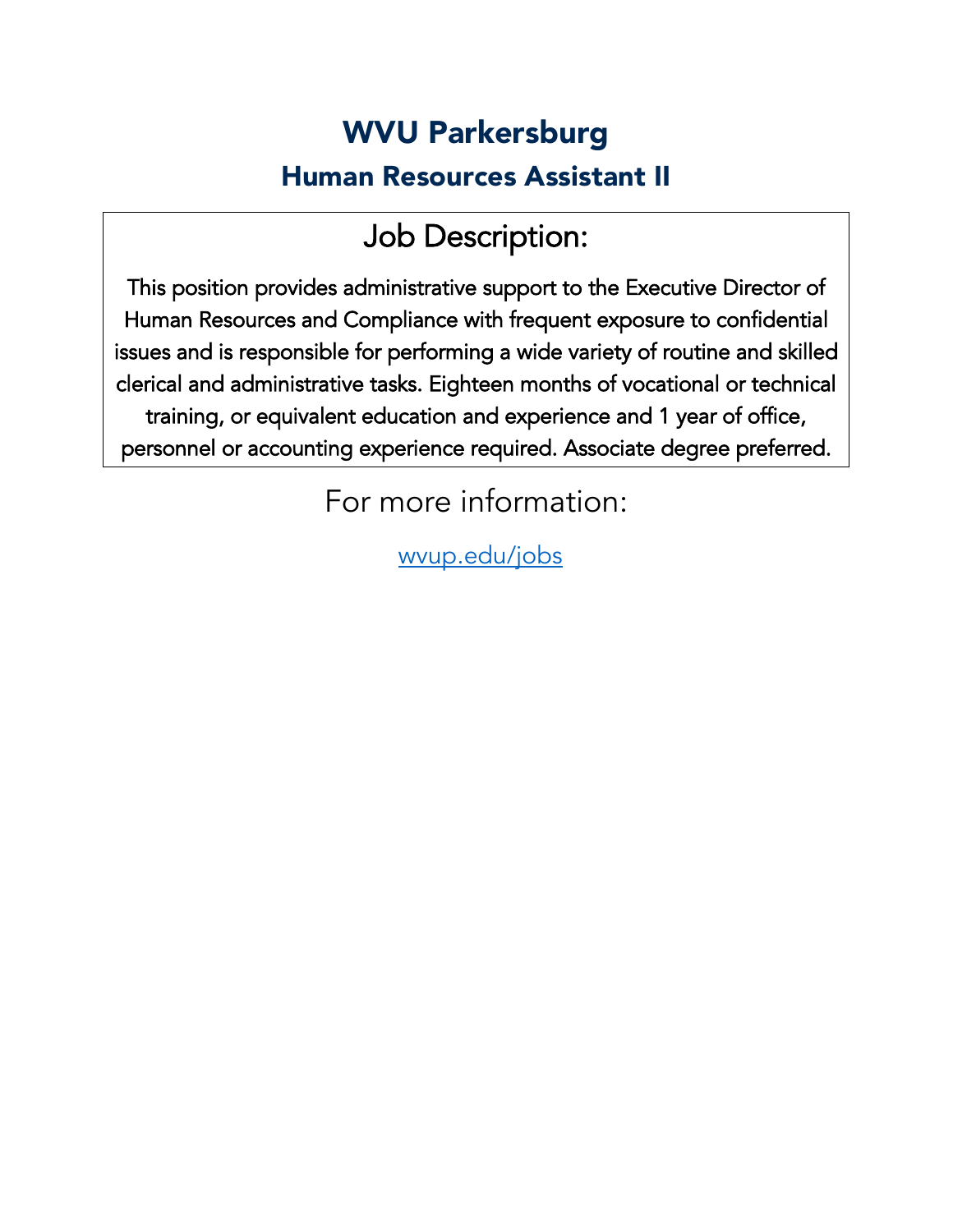### WVU Parkersburg Human Resources Receptionist

### Job Description:

Serves as the first point of contact with visitors and customers and aids individuals by responding to routine questions, providing general information, answering the main phone line and performing general clerical duties such as data entry, typing and faxing. High school diploma or GED required. Associate degree and 6 months full-time general office experience preferred.

For more information:

[wvup.edu](https://www.wvup.edu/faculty-staff/information-for-faculty-staff/employment-opportunities/)

### WVU Parkersburg Food Service Worker

Job Description:

This is a part-time food service position that prepares food daily according to menus provided. Prepared foods include both hot dishes as well as cold items, such as sandwiches and salads. High school diploma or equivalent and Current WV food handler's permit (must be obtained within 30 days of employment) required.

For more information:

[wvup.edu](https://www.wvup.edu/faculty-staff/information-for-faculty-staff/employment-opportunities/)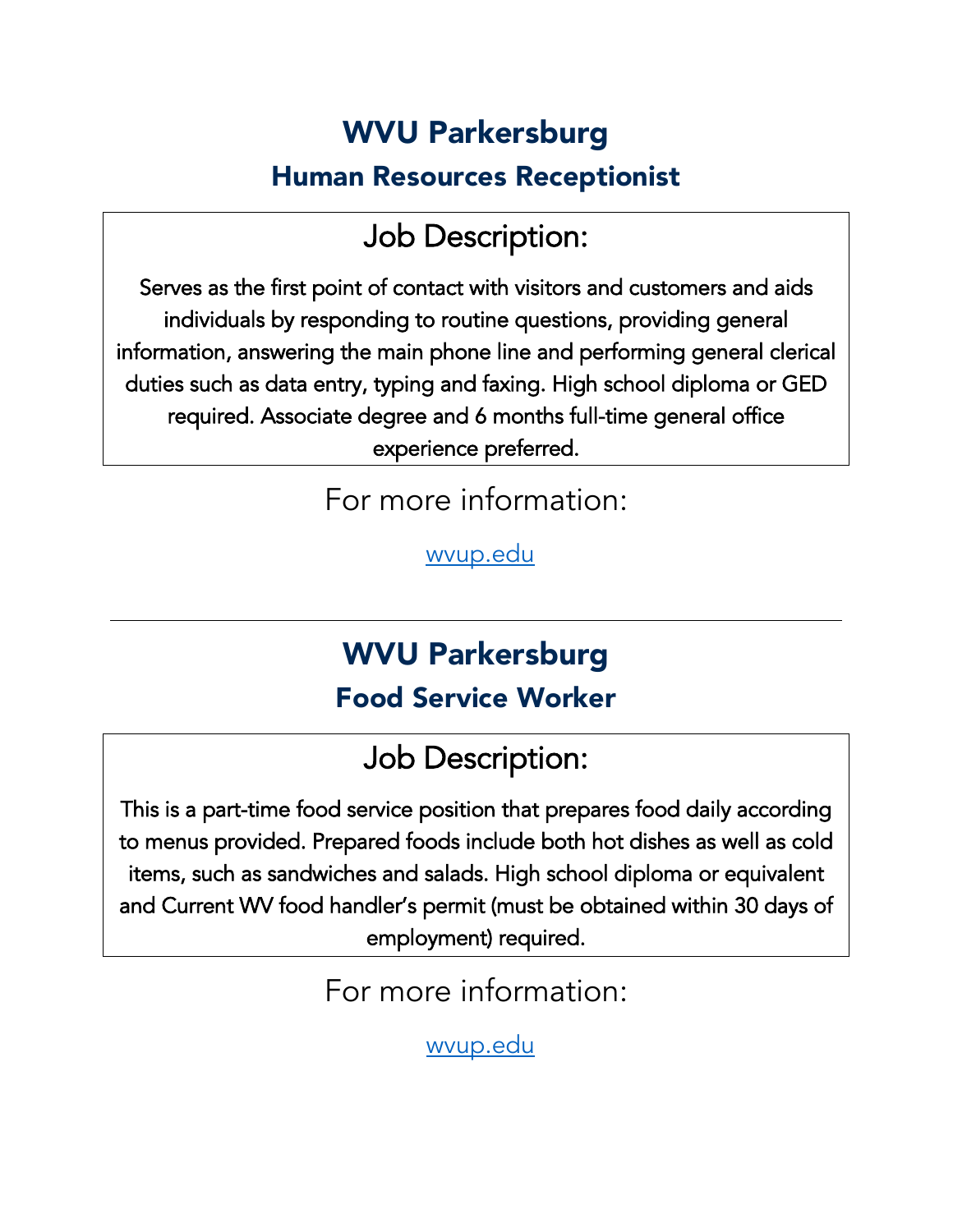### Goodwill

#### Temporary Positions

### Job Description:

Temporary positions available at various locations throughout the Parkersburg, WV area. Examples of available temporary positions include, but are not limited to, the following: Accounting Technician, Administrative Services, Cook, Custodian, Data Entry Operator, Executive Secretary, Groundskeeper, Health Service Worker, Laborer, Office Assistant, Parking Attendant and Word Processor. Hours and rates of pay vary depending on position.

For more information:

[jobs.smartrecruiters.com](https://jobs.smartrecruiters.com/?company=goodwillindustriesofkanawhavalle)

### Goodwill

#### Retail Operations Manager - Ripley

### Job Description:

Full-time manager position responsible for the overall operation, leadership and performance of a retail store, including meeting sales goals and budgets. High school diploma or GED equivalent, minimum of 3 years related manager or supervisor experience required. Must have valid driver's license. Beginning salary is \$45,000 per year.

For more information:

[jobs.smartrecruiters.com](https://jobs.smartrecruiters.com/?company=goodwillindustriesofkanawhavalle)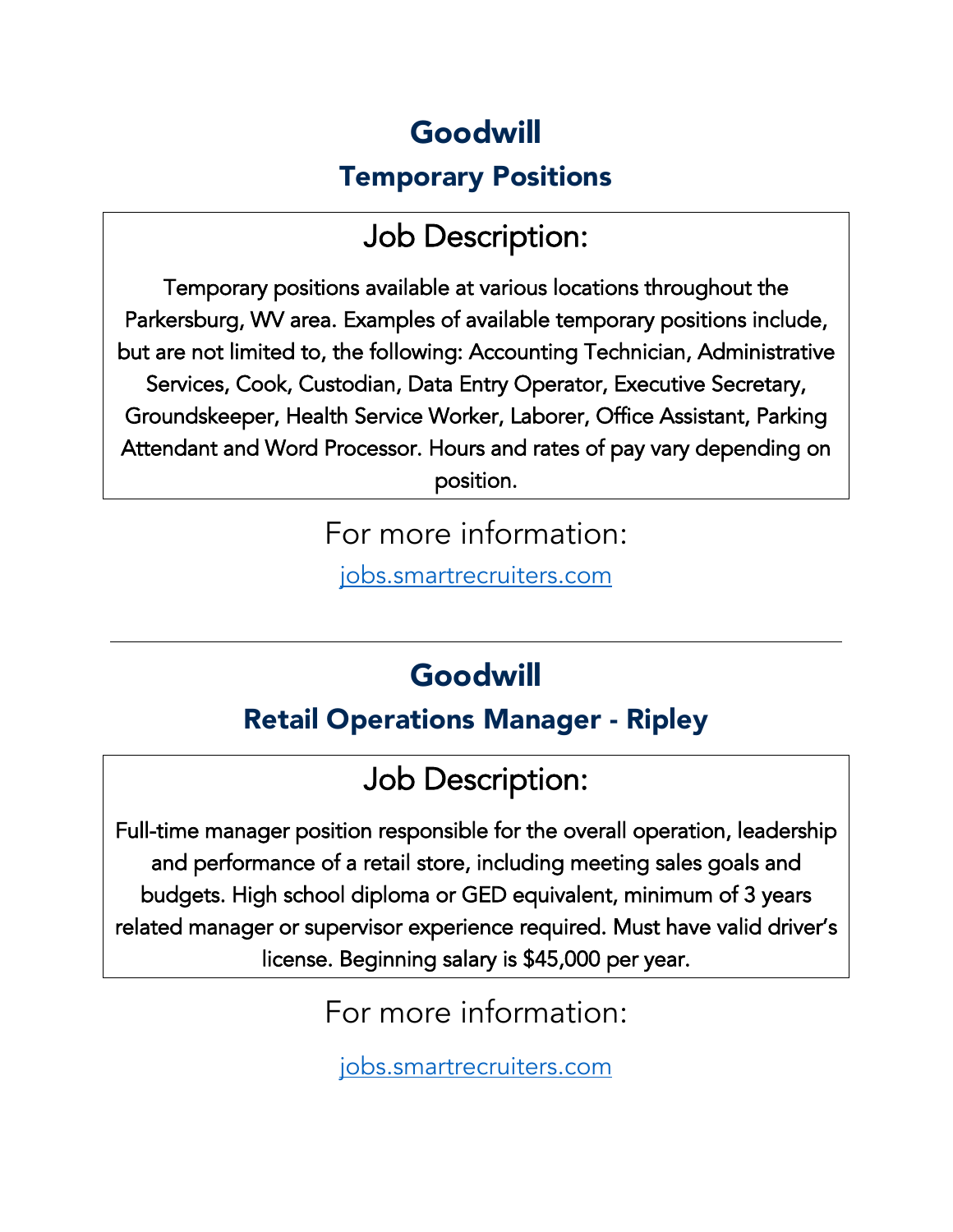### Goodwill

#### Janitorial Positions

### Job Description:

Part-time afternoon and evening shift available keeping premises of office building, apartment house or other commercial or institutional building in clean and orderly condition. High school or GED equivalent required.

For more information:

[jobs.smartrecruiters.com](https://jobs.smartrecruiters.com/?company=goodwillindustriesofkanawhavalle)

### Goodwill

#### Grounds Worker (Landscaping)

### Job Description:

Part-time position keeps premises of grounds surrounding the buildings, structures or other commercial or institutional building in clean and orderly condition. Cuts and trims grass and possibly trees. Operates power lawnmowers and other types of machinery and equipment. Valid driver's license required.

For more information:

[jobs.smartrecruiters.com](https://jobs.smartrecruiters.com/?company=goodwillindustriesofkanawhavalle)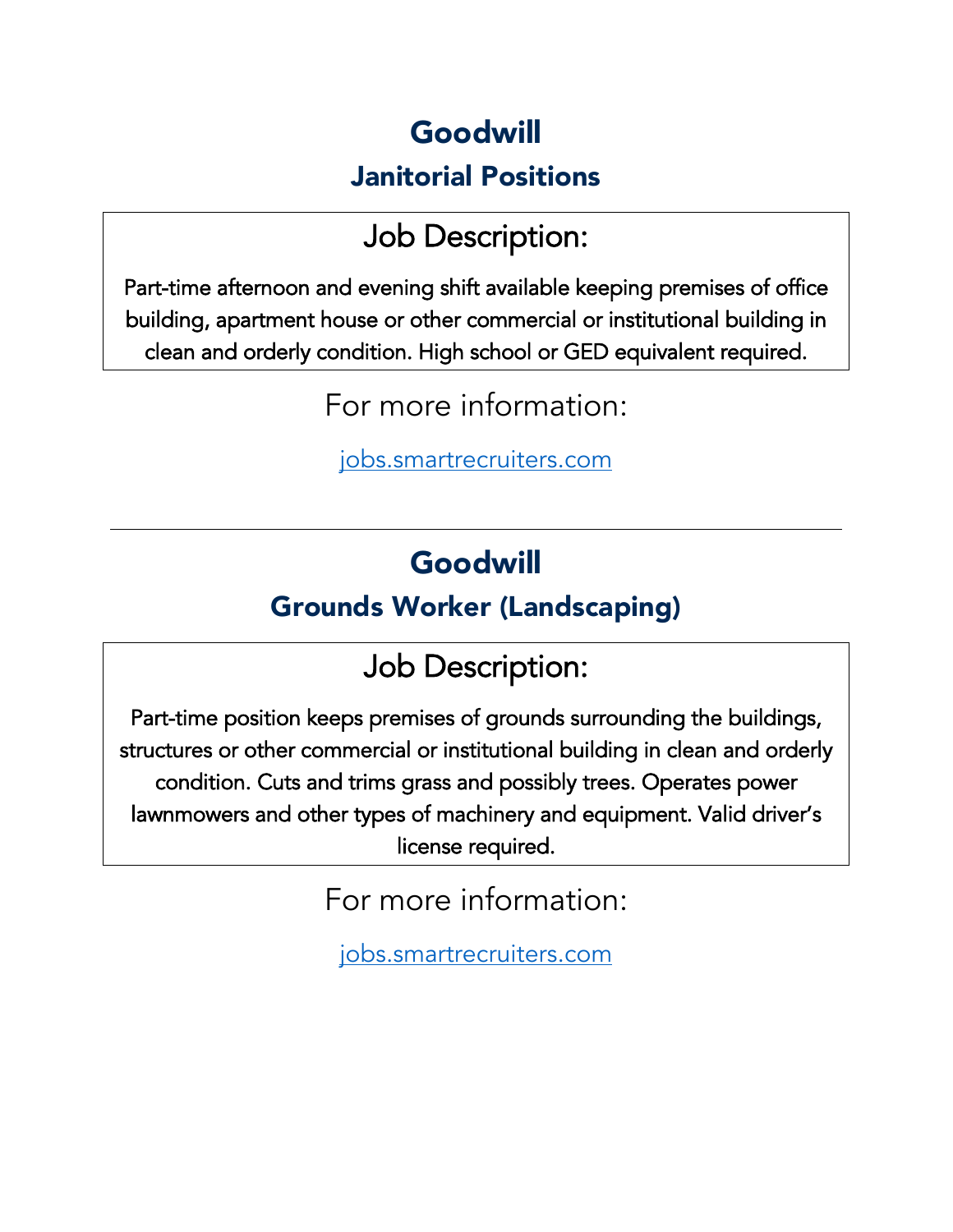### Goodwill

#### Retail Sales Clerk – Vienna

### Job Description:

Part-time position available that stocks inventory, operates cash register and assists customers. High school diploma/GED preferred. Customer service experience helpful. Weekend and evening hours required. Hourly rate is \$11.50.

For more information:

[jobs.smartrecruiters.com](https://jobs.smartrecruiters.com/?company=goodwillindustriesofkanawhavalle)

### Wood County Rec

#### Summer Program

### Job Description:

Wood County Rec is looking for education majors interested in supervising and participating in a summer program at Parkersburg City Park. The program will be open to kids in kindergarten - 5th grade and will run for 8 weeks, from June 6 - July 29. Program will run Monday – Thursday, 9 AM to 2 PM, with field trips and planning time on Fridays. The pay will be \$15 per

hour.

For more information:

[woodcountyrec@gmail.com](mailto:woodcountyrec@gmail.com)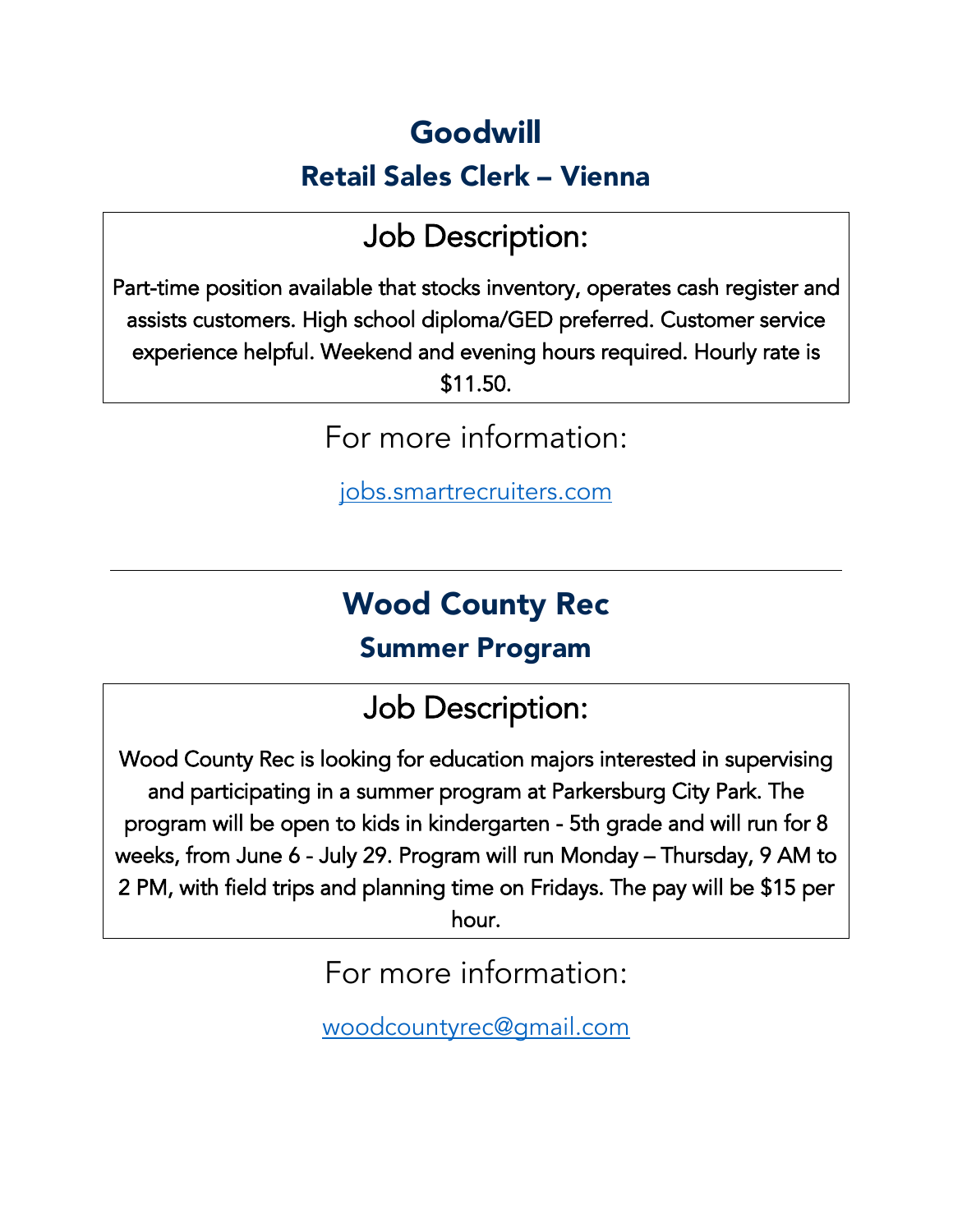### SW Resources Direct Support Provider

### Job Description:

This full-time position will assist the Director of Rehabilitation and the Behavioral Support Provider with providing work skills training and social skills training to clients. Will also assist with completion of daily paperwork and data collection for the clients in accordance with agency and government guidelines. A high school diploma or equivalent required. Minimum of 6 months of social service or life experience with individuals with intellectual and/or developmental disabilities preferred.

For more information:

[swresources.isolvedhire.com](https://swresources.isolvedhire.com/jobs/) 

### United Bank

#### Wealth Management Operations Processor

### Job Description:

This position is an entry level position that will be responsible for the daily processing support within the assigned areas within the Wealth Management department. High School diploma or equivalent is required. Bachelor's degree in Business or Finance highly desired

> For more information: [careers.bankwithunited.com](https://careers.bankwithunited.com/UnitedBank/job/Parkersburg-Wealth-Management-Operations-Processor-WV-26101/862811900/)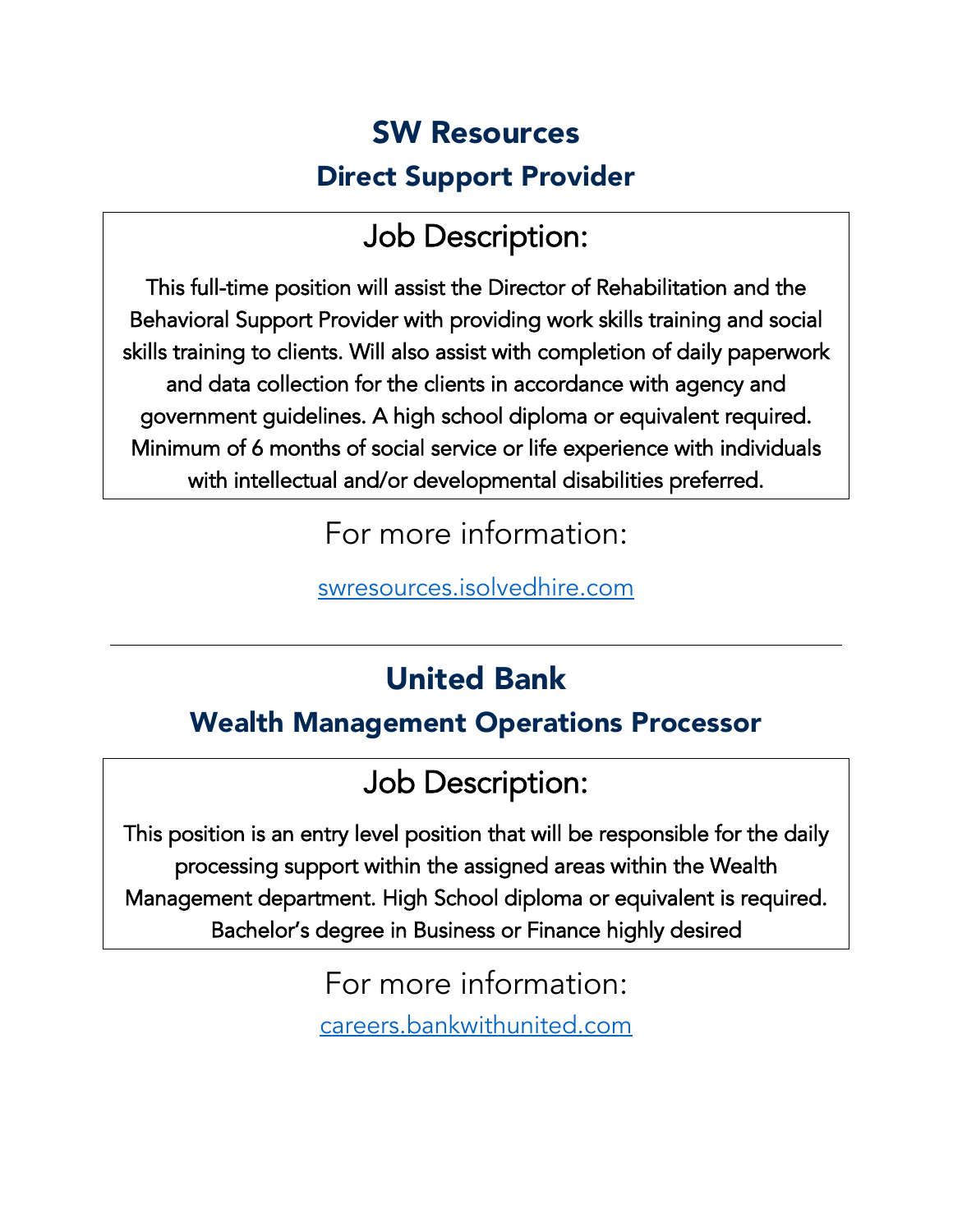### United Bank

#### Commercial Lending Portfolio Manager

### Job Description:

The Portfolio Manager owns primary responsibility for the underwriting quality, portfolio administration and credit quality of assigned portfolio working directly with Relationship Manager, Lenders and other stakeholders within the bank. Bachelor's degree in Business, Finance or related field or equivalent experience and minimum of 3 years of experience working in a Banking environment with emphasis on credit area required.

For more information:

[careers.bankwithunited.com](https://careers.bankwithunited.com/job-invite/37245/)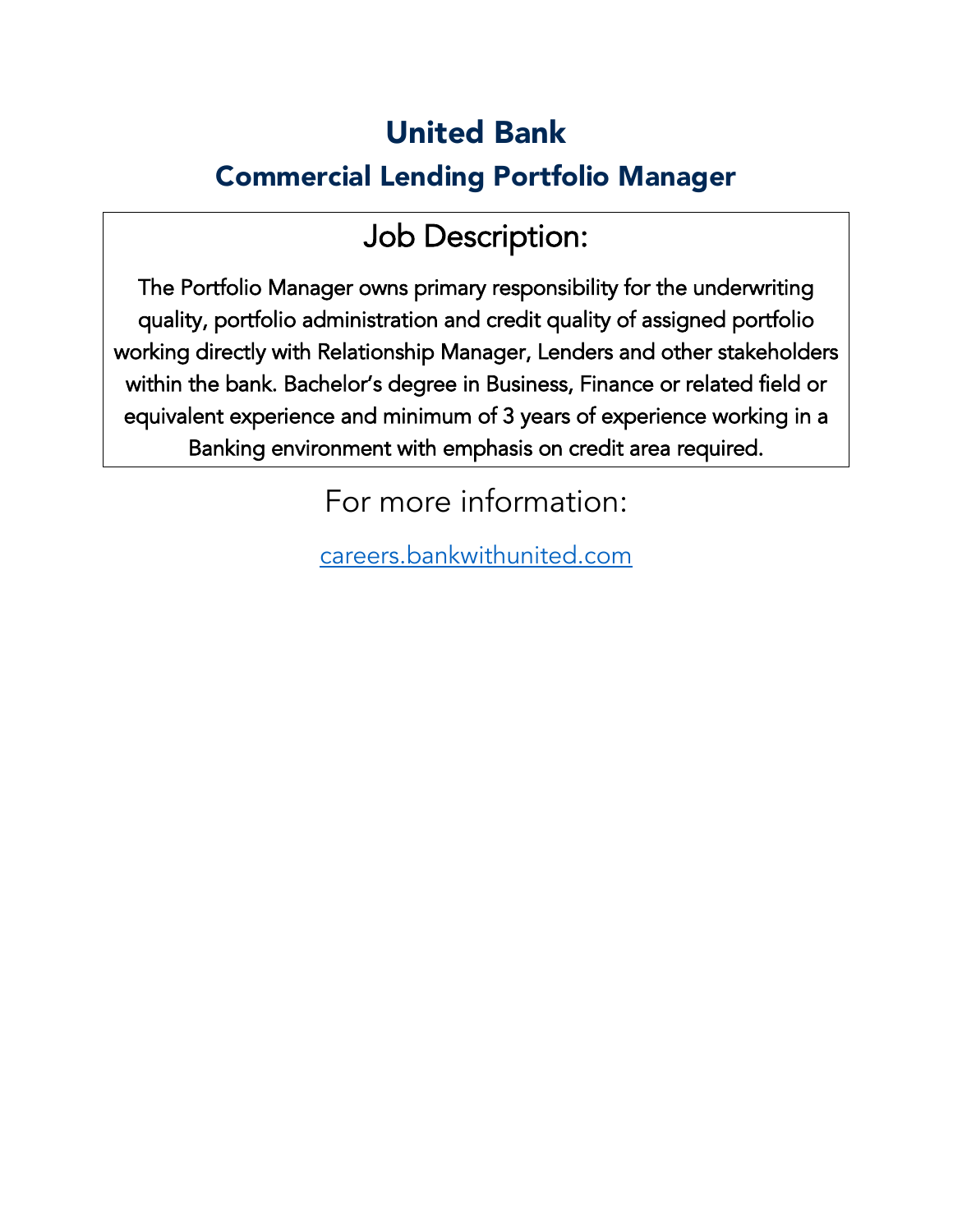### United Bank Sales Associate

### Job Description:

This position is responsible for performing daily branch and customer service duties, providing customers with transaction processing, promoting business by providing quality customer service and handling routine customer inquiries, providing customer referrals for products and services on a daily basis. High school diploma or equivalent and successful completion of the bank's in-house Sales Associate Training Program required.

For more information:

[careers.bankwithunited.com](https://careers.bankwithunited.com/UnitedBank/job/Parkersburg-Sales-Associate-WV-26101/873419600/)

### Somerville Industries Welders, Fitters, & Fabricators

Job Description:

There will be a hiring event on Saturday, May 14, from 10 AM – 2 PM, at Somerville Industries. Bring your gear and complete a weld test. Lunch will be provided. Starting wages up to \$21 an hour.

For more information:

[somervilleindustries.com](https://www.somervilleindustries.com/hiringevent)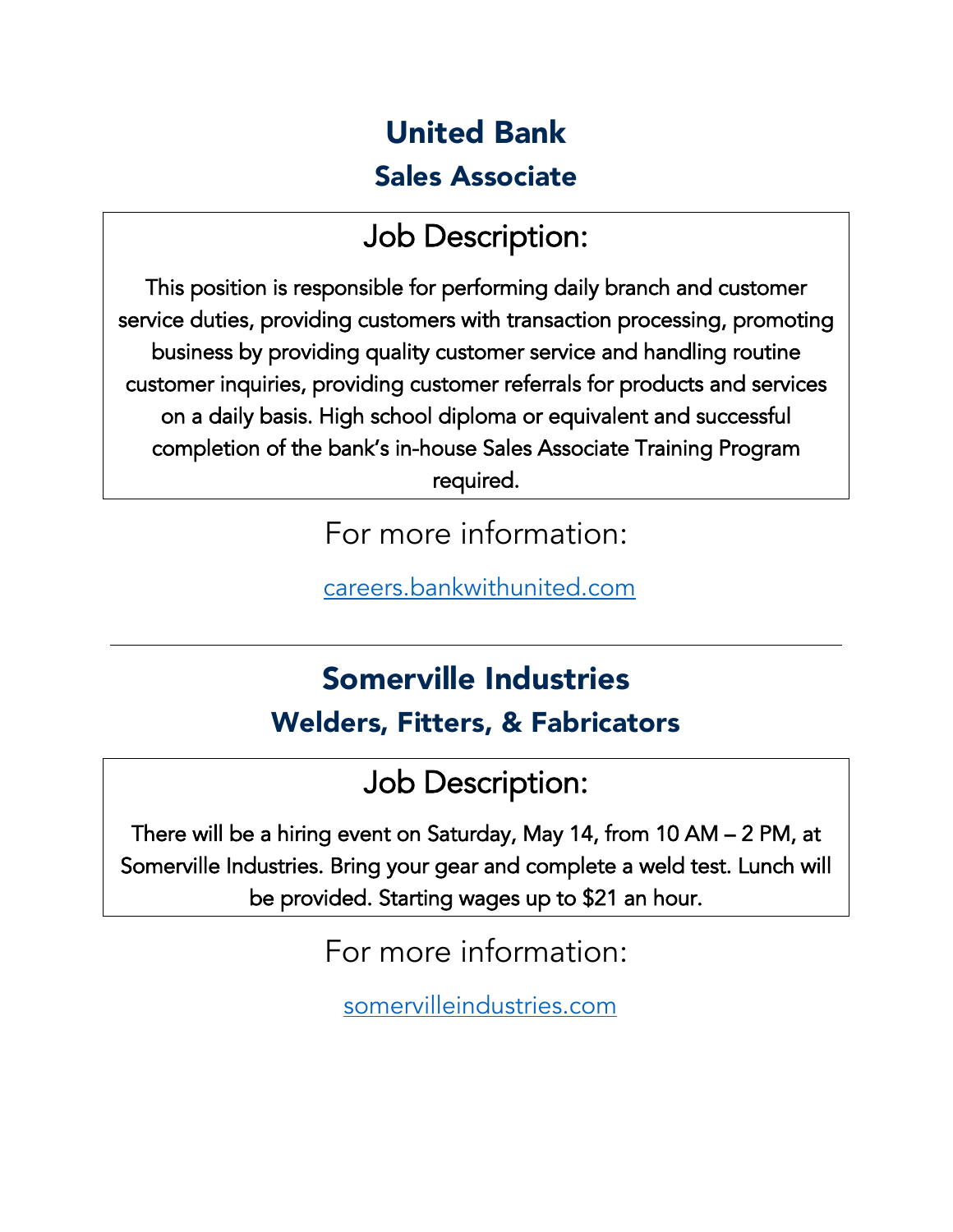### Bristol Bay Borough School District CTE Instructor/Shop Teacher

### Job Description:

This position, located in Bristol Bay Borough, Alaska, will help students develop technical skills, including welding, CNC router use, woodworking, computer aided drafting/design, entrepreneurship, etc. In addition, providing tutoring to K-12 students in a variety of subjects will be a part of their daily schedule. Must possess and maintain proper Alaska Type A Teaching Certification or the ability to obtain one. Competitive pay, a \$4,000 new hire supplement and great health insurance policy provided. Email [shannonharvilla@bbbsd.net](mailto:shannonharvilla@bbbsd.net) for questions or letter of intent.

For more information:

[alaskateacher.org](http://www.alaskateacher.org/jobs/detail.htm?choosedistrict=true&applitrackclient=37985&all=1)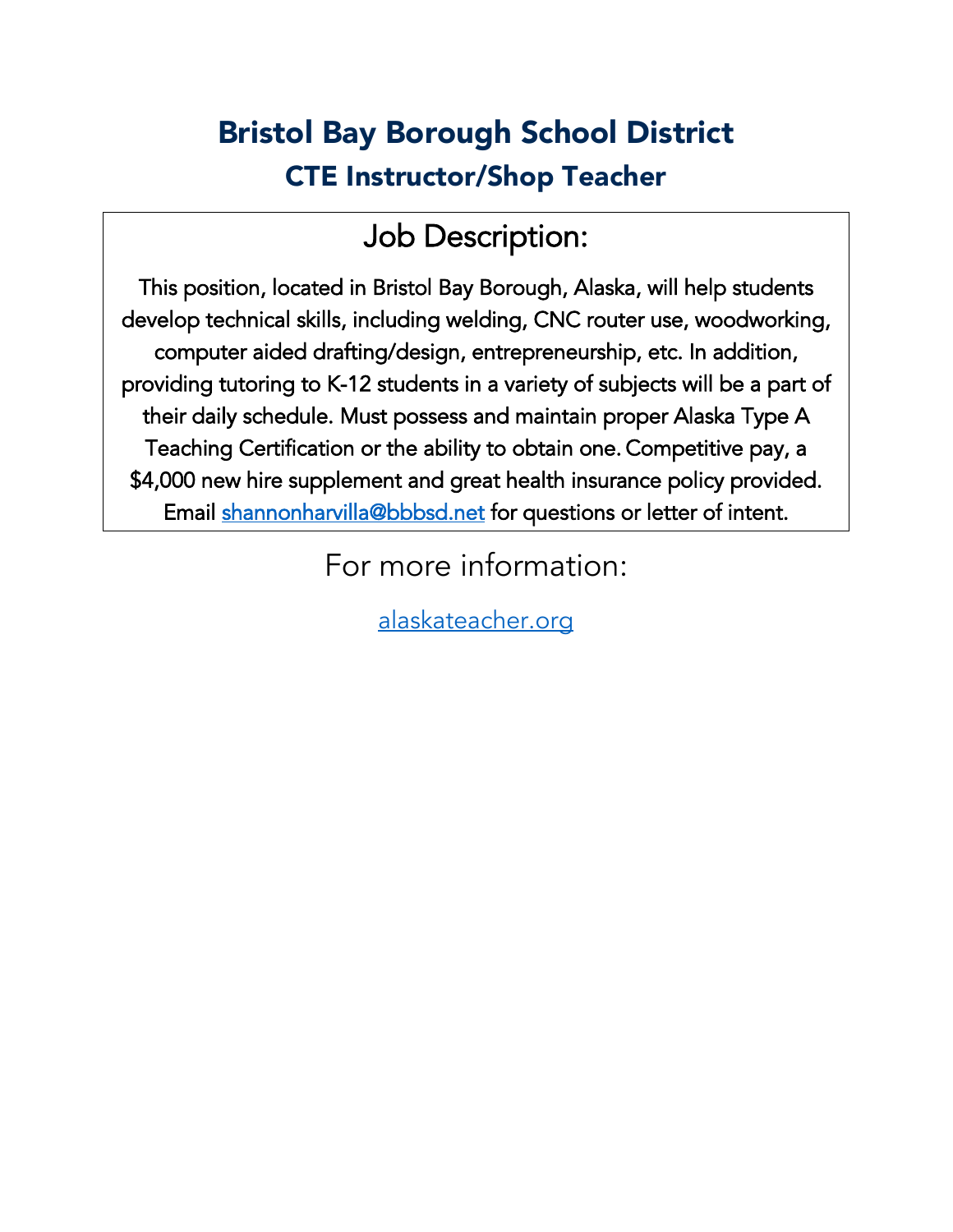### Bristol Bay Borough School District Elementary Teacher (Multiple Grades)

### Job Description:

This position, located in Bristol Bay Borough, Alaska, will maintain a classroom environment that is conducive to learning, successfully implement district adopted curriculum and standards in daily lesson, accurately record, update and share student progress information, etc. Must have bachelor's degree and current Alaska Type A Teaching Certification (or in process). Competitive pay, a \$4,000 new hire supplement and great health insurance policy provided. A letter of interest and current resume should be emailed to: shannonharvilla@bbbsd.net

For more information:

[alaskateacher.org](http://www.alaskateacher.org/jobs/detail.htm?choosedistrict=true&applitrackclient=37985&all=1)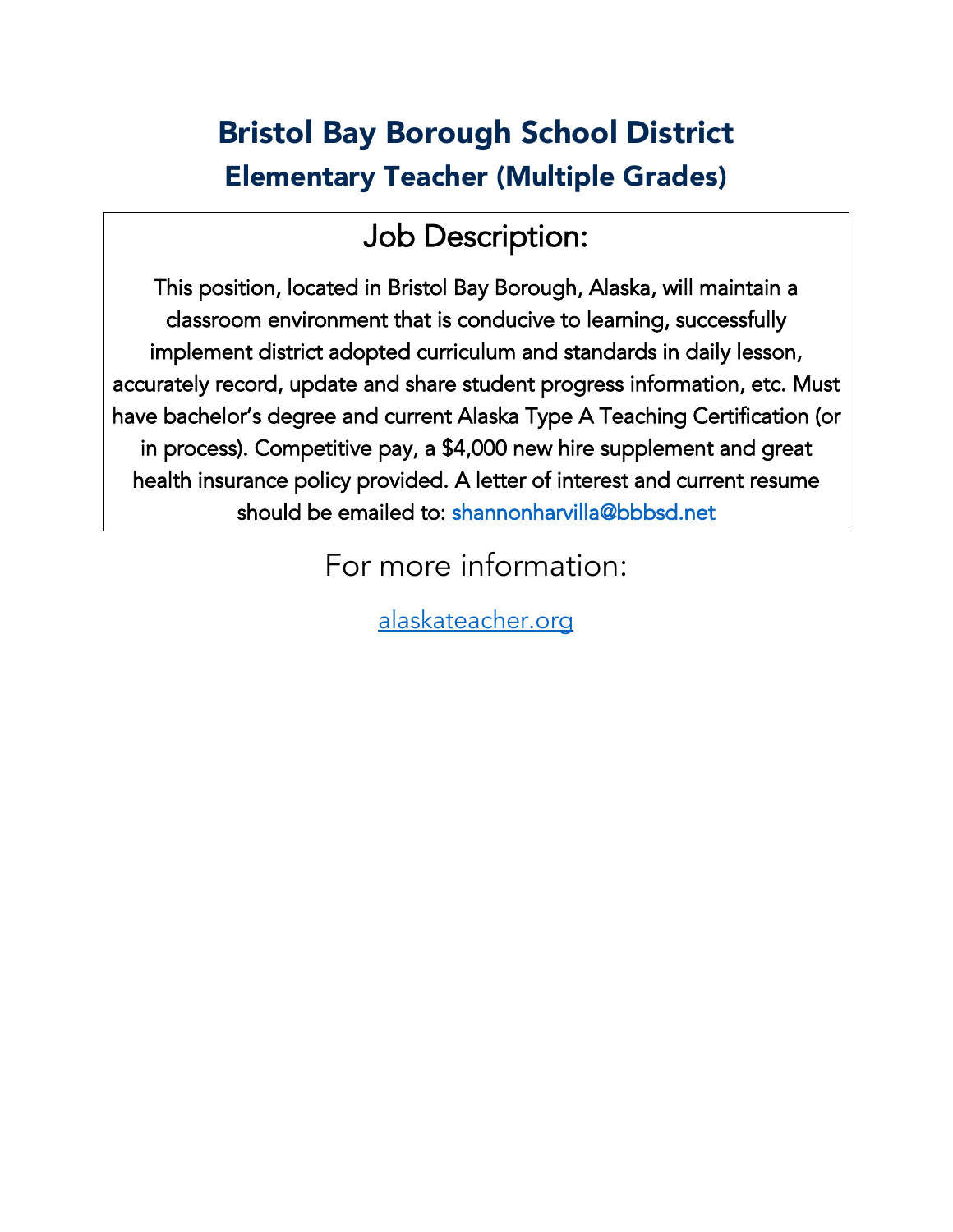### **Constellium Electrician**

### Job Description:

This is a permanent contract position, located in Ravenswood, WV, that performs tag out duties as necessary. Completes required records, reports, requisitions, PM's, time cards and surveys, etc. Three to 5 years of experience required. Students should email the Talent Acquisition Manager at Richelle.Murray@Constellium.com, identify themselves as a WVU Parkersburg graduate, and let her know what position they are applying for. This will help filter them to the top.

For more information:

[constellium.com/careers](http://www.constellium.com/careers)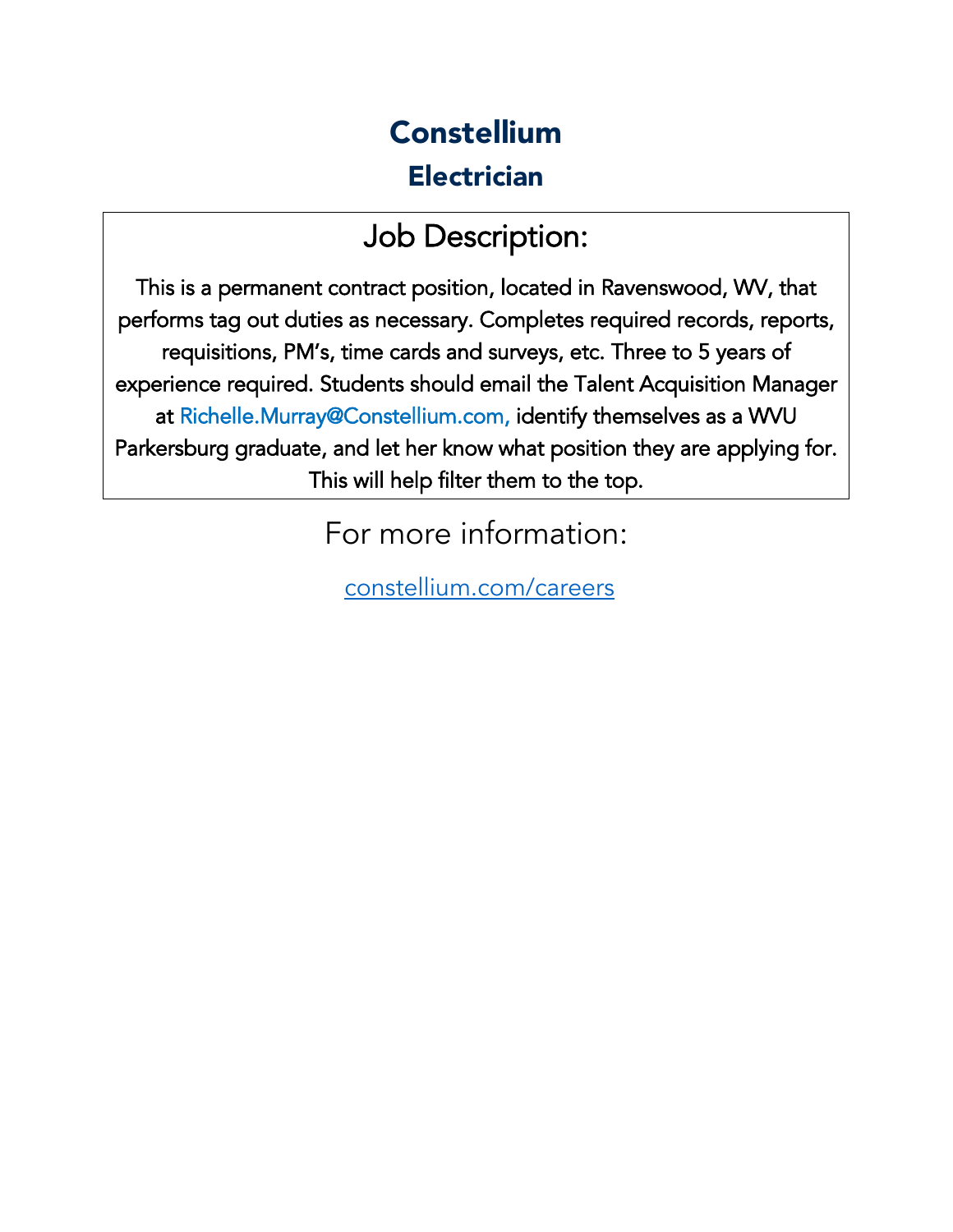### Constellium Accounts Payable Coordinator

### Job Description:

This is a permanent contract position that will ensure accurate processing of payments to internal and external customers. Will also review and process payments of expense accounts to ensure that policies are maintained. Bachelor's degree in Accounting or Finance preferred. Associate degree in applicable field accepted. Students should email the Talent Acquisition Manager at Richelle.murray@Constellium.com, identify themselves as a WVU Parkersburg graduate, and let her know what position they are applying for. This will help filter them to the top.

For more information:

[constellium.com/careers](http://www.constellium.com/careers)

#### Peoples Bank

#### Customer Care Representative I

### Job Description:

This position works directly with customers to offer superior and timely service on consumer banking products. High school degree, GED or foreign equivalent required. College degree preferred. Able to provide proof of COVID-19 vaccination or valid exemption documentation.

For more information:

[workforcenow.adp.com](https://workforcenow.adp.com/mascsr/default/mdf/recruitment/recruitment.html?cid=e33e70a3-7463-4403-acf9-76c815fbc9af&ccId=26540757_178&type=MP&lang=en_US)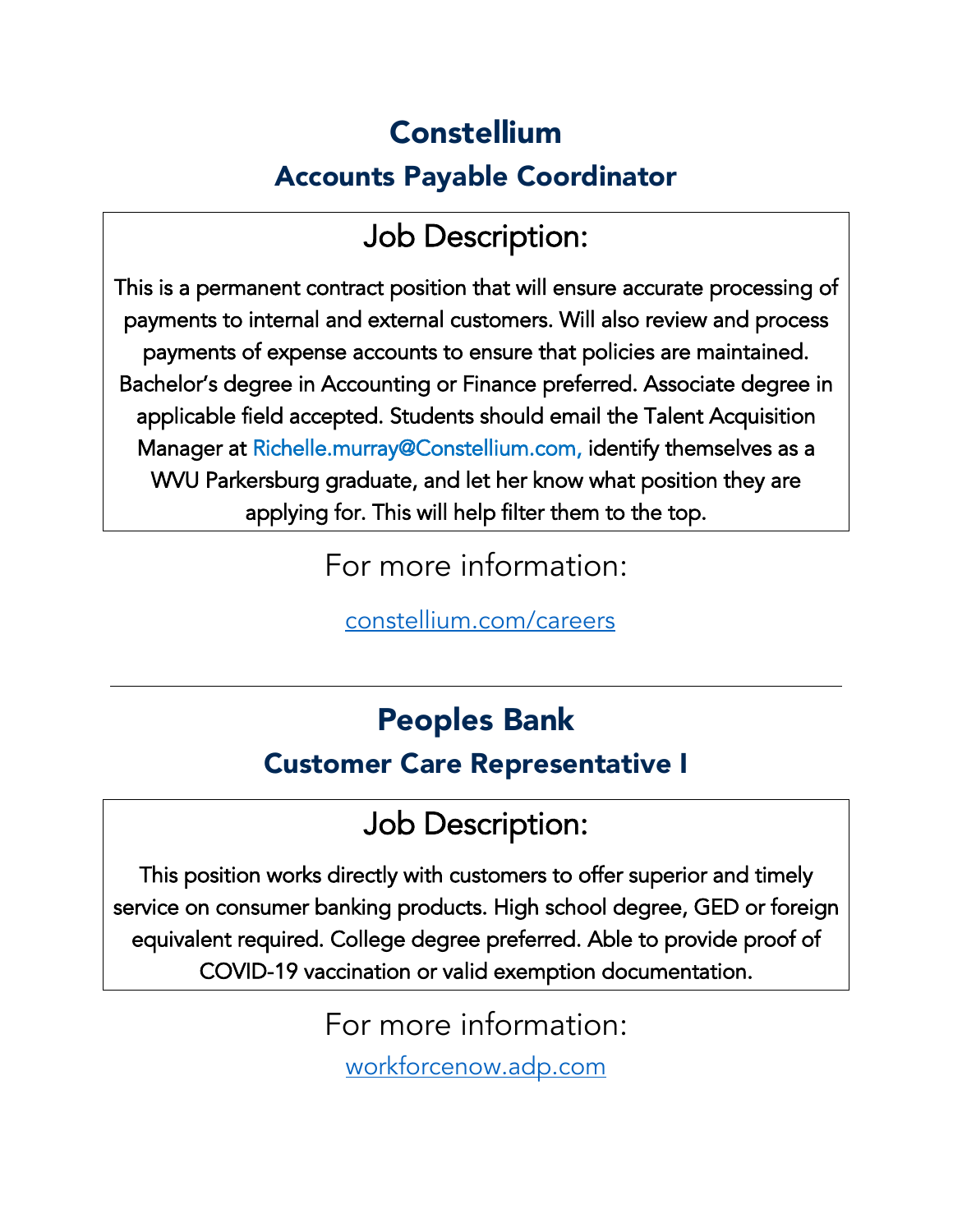### Peoples Bank Universal Banker I

### Job Description:

This part-time position will have the ability to open deposit accounts, process teller transactions, sell bank products and services, assist customers with maintenance request and resolve customer service issues. High School Diploma or GED; 1 to 2 years related experience and/or training or equivalent combination of education and experience.

For more information:

[workforcenow.adp.com](https://workforcenow.adp.com/mascsr/default/mdf/recruitment/recruitment.html?cid=e33e70a3-7463-4403-acf9-76c815fbc9af&ccId=26540757_178&type=MP&lang=en_US) 

#### Peoples Bank

#### Item Processor I

Job Description:

This part-time position is responsible for the daily processing of all CSR transactions. Mobile Deposits, RDC Deposits, Lockbox Transactions, Image ATM transactions and in-clearing work in preparation for daily posting. High school diploma required.

> For more information: [workforcenow.adp.com](https://workforcenow.adp.com/mascsr/default/mdf/recruitment/recruitment.html?cid=e33e70a3-7463-4403-acf9-76c815fbc9af&ccId=26540757_178&type=MP&lang=en_US)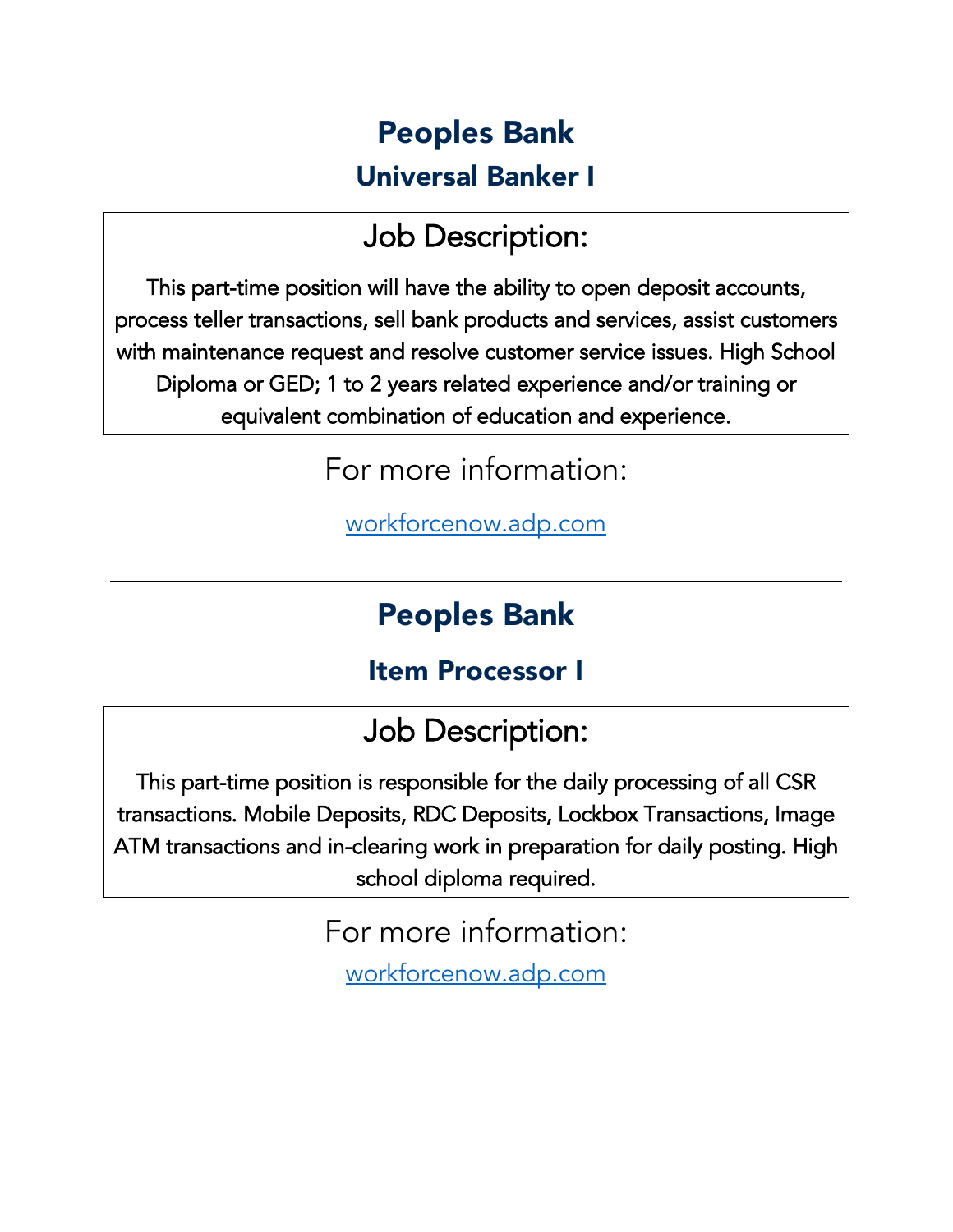### Washington Co. Common Pleas Court Assistant Court Admin

### Job Description:

The position is an administrative level position responsible for the administration of judicial support by providing leadership, planning, direction and supervision of the operations of the court. Does not require any specific educational degree, but a background and experience in personnel supervision and management, financial reporting, grant management and budgeting are necessary. Compensation based on experience. Benefits package included.

For more information:

[washingtongov.org](https://www.washingtongov.org/Jobs.aspx?UniqueId=98&From=All&CommunityJobs=False&JobID=Common-Pleas-Asst-Court-Administrator-97) 

### Hi-Vac All Positions

### Job Description:

Open interviews every Friday, 8 AM – 3 PM. Assembly Technicians, Welder-Fabricators, Industrial Electricians, Industrial Painters, Cost Accountants and more. Seeking both experienced and entry level. Full benefits package options included.

For more information:

[hi-vac.com/careers](http://www.hi-vac.com/careers)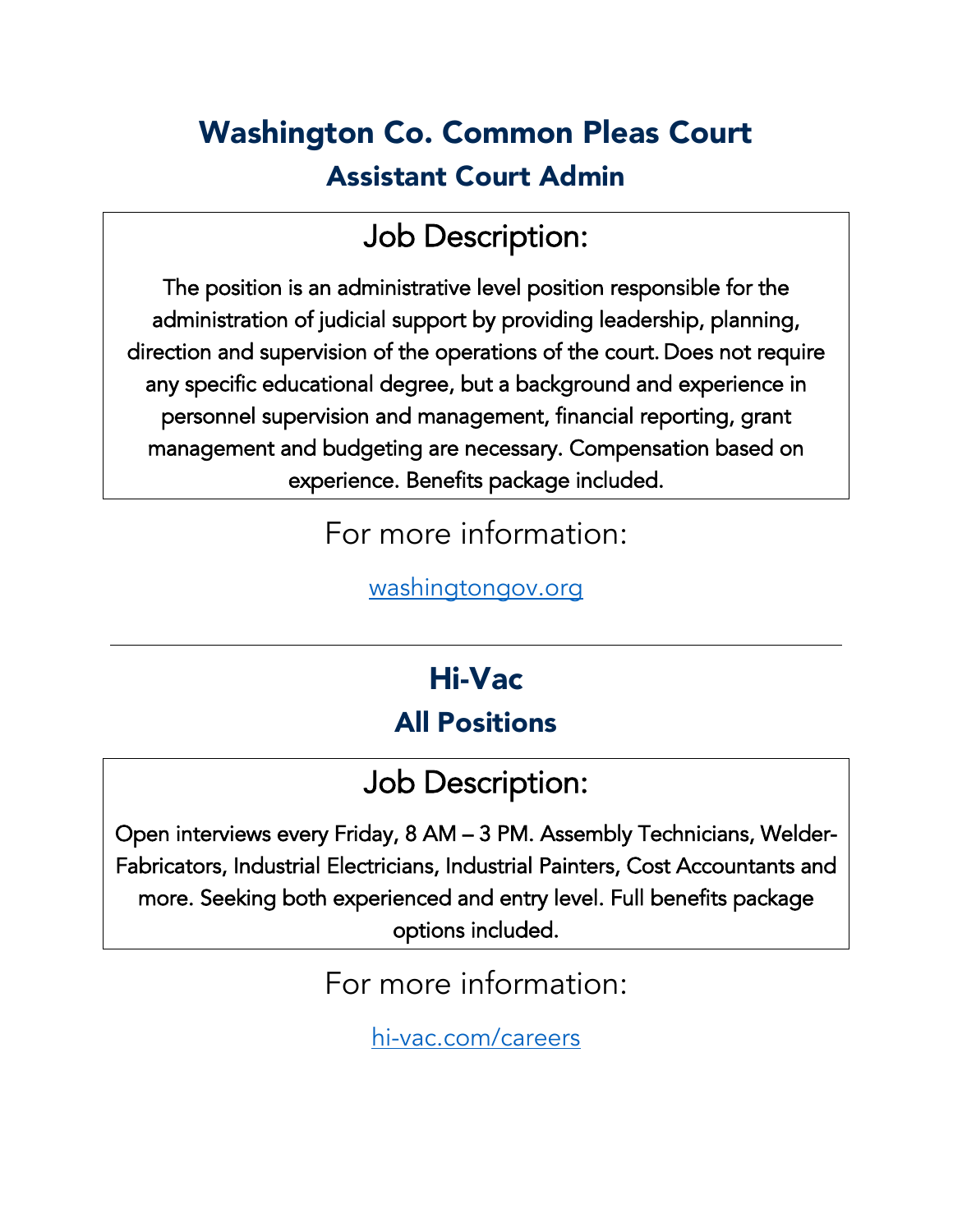### Tekx Group Electronic Troubleshooting Technician

### Job Description:

Looking for Electrical/Electronic Engineering graduates and/or current students to perform testing and troubleshooting of electronic circuit boards and assemblies. Full-time positions starting at \$22 an hour for graduates and part-time positions' rate will be negotiated for students with an opportunity to move to full-time in the summer. Skills needed include: working knowledge of electronic circuits, ability to read and understand electronic schematics, experience in using digital Voltmeters and Oscilloscopes, ability to apply a logical thought process to more easily and quickly find the root cause of circuit board failures, etc.

For more information:

[john.florence@tekxgroup.com](mailto:john.florence@tekxgroup.com)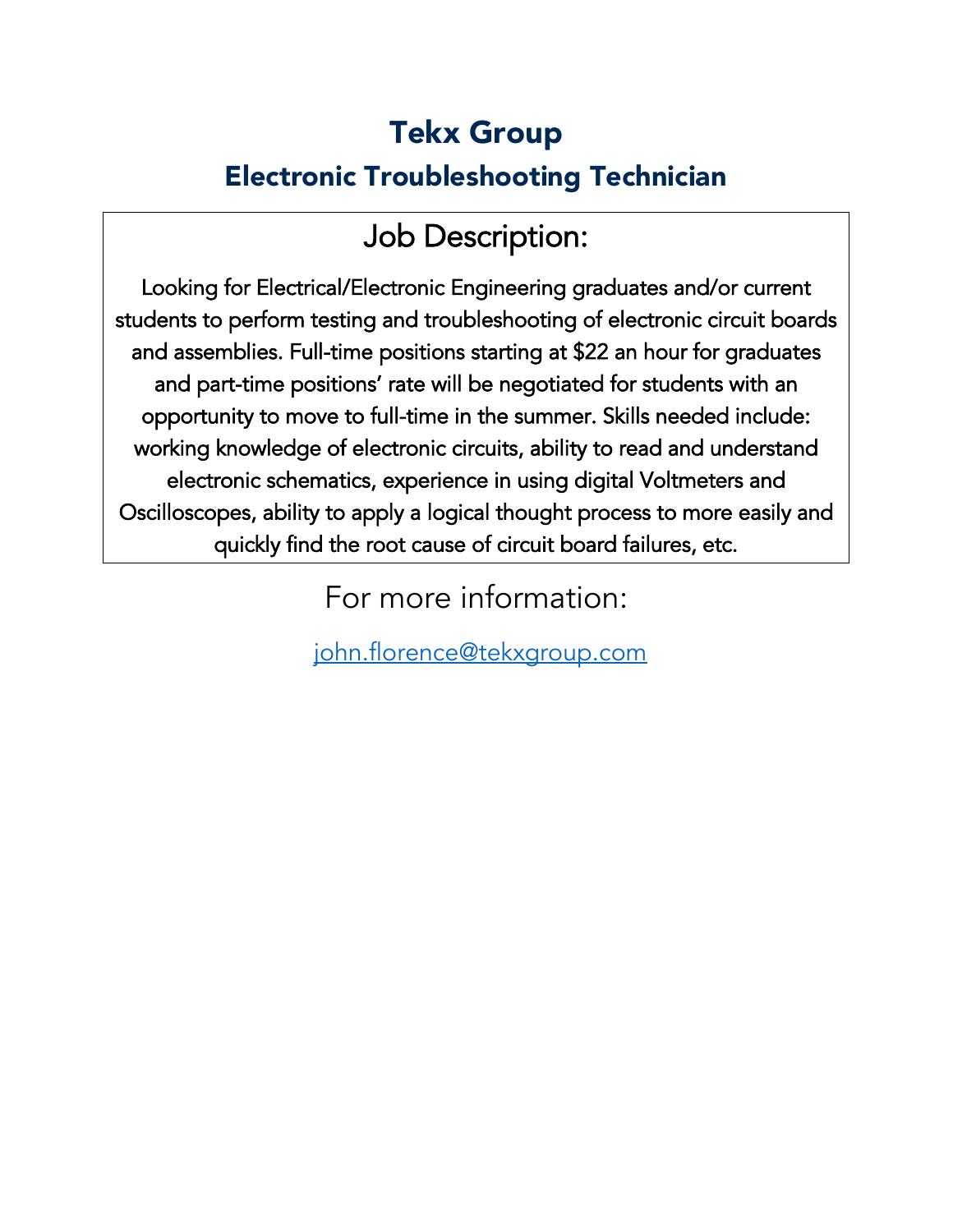### Children's Home Society Group Leader

### Job Description:

Seeking candidates for an Afterschool Program at Jefferson Elementary Center, with summer hours during the Summer Youth Program. Job duties include supervision and mentoring of children, providing homework assistance and learning activities, leading and participating in recreation, craft and group activities. Previous employment/experience in a child care setting, a high school diploma or GED and valid driver's license required. Hourly rate is \$12.

For more information:

[lweaver@childhswv.org](mailto:lweaver@childhswv.org) 

### Residential Home

#### Caregiver/Housekeeper

### Job Description:

Part-time position available responsible for ADL's assistance with transferring in/out wheelchair, emptying catheter, meal prep, house-work and pet-care. Located in Ritchie County. Rate depends on experience.

For more information:

304-349-2686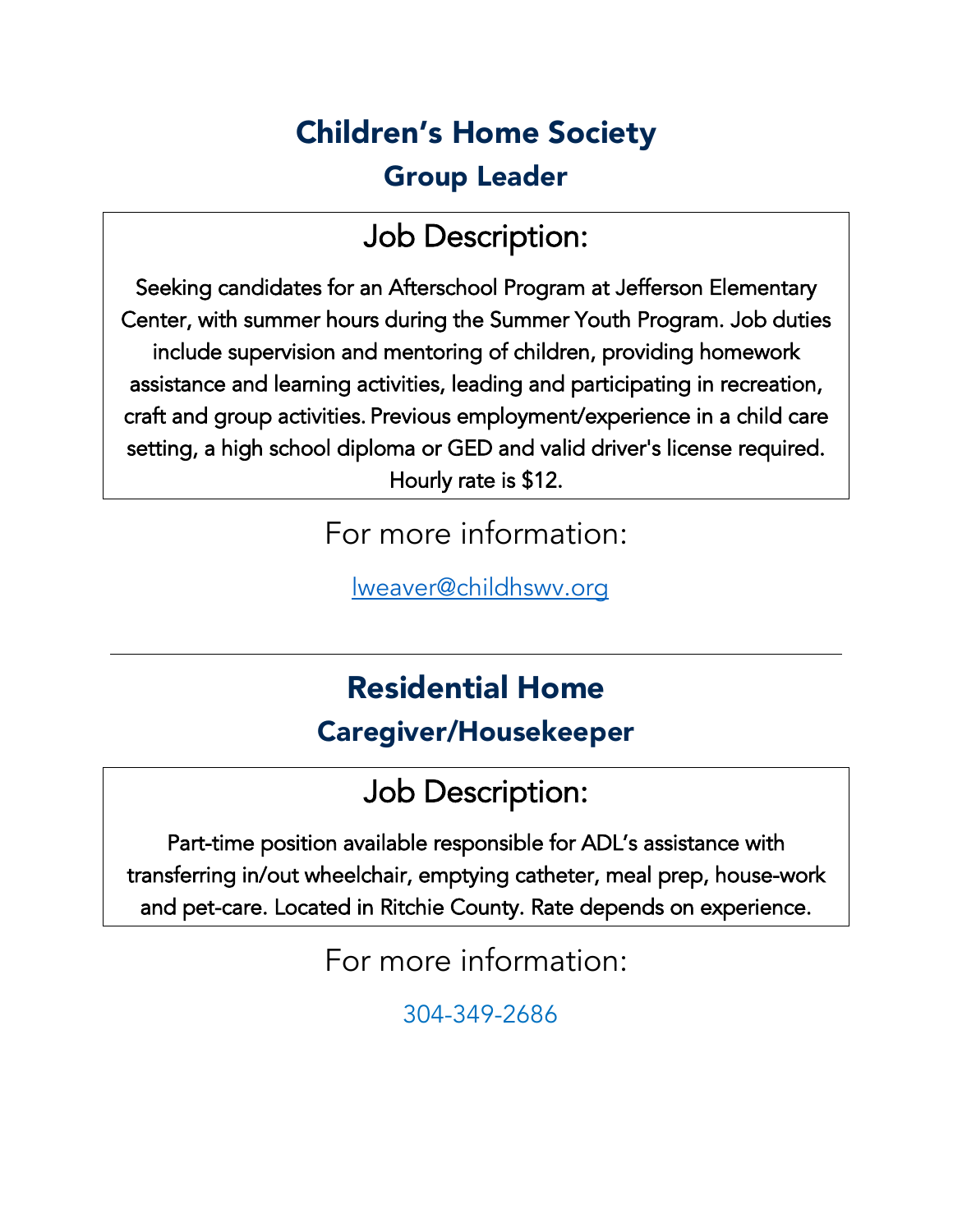### Morgan Leach Law Paralegal

### Job Description:

Responsibilities include mail correspondence, manage filing, case files, schedule and calendar dates, client intake, legal research and writing and drafting correspondence. Two years of legal assistant/paralegal and Microsoft Office experience required. High school or equivalent preferred. Hourly rate: \$12 - \$20.

For more information:

[alexis@jmorganleach.law](mailto:alexis@jmorganleach.law) 

### Washington County Home Assistant Farm Manager

### Job Description:

Full-time position is responsible for production, operation and management of farm, including but not limited to, maintenance of farm equipment, fence repair, round ups, vaccinating and castrating bull calves, crop planting and harvesting, mow, tedder, rake, bale and wrap hay. Experience operating tractors and farm equipment and driver's license required. Hourly rate is  $$17.43 + benefits.$ 

For more information:

[indeed.com](http://www.indeed.com/)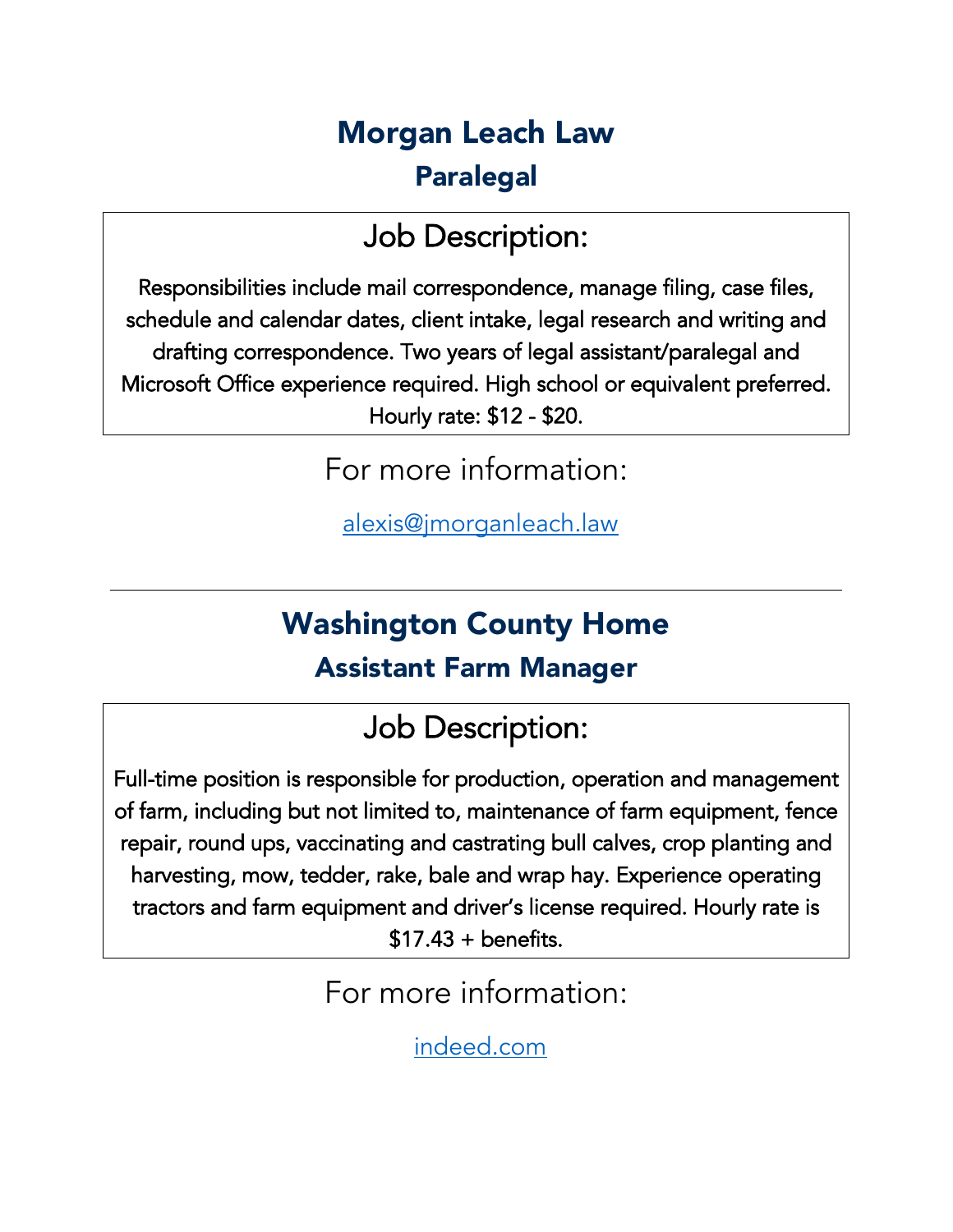### Memorial Health System Digital Marketing Specialist

### Job Description:

This full-time position designs, builds and maintains a social media presence in coordination with marketing strategies that builds meaningful connections and grows brand awareness. Salary is \$57,470 a year + benefits. Bachelor's degree in communications, marketing or related field required.

For more information:

[indeed.com](http://www.indeed.com/) 

### Energy Harbor, LLC Electrician

### Job Description:

This full-time position performs duties in connection with the installation, removal, inspection, testing, replacement, maintenance and troubleshooting of the electrical and control systems associated with power generation. Associate degree in electrical or electronic engineering technology or related field preferred. Hourly rate is \$35.17 - \$42.41.

For more information:

[ohiomeansjobs.com](http://www.ohiomeansjobs.com/)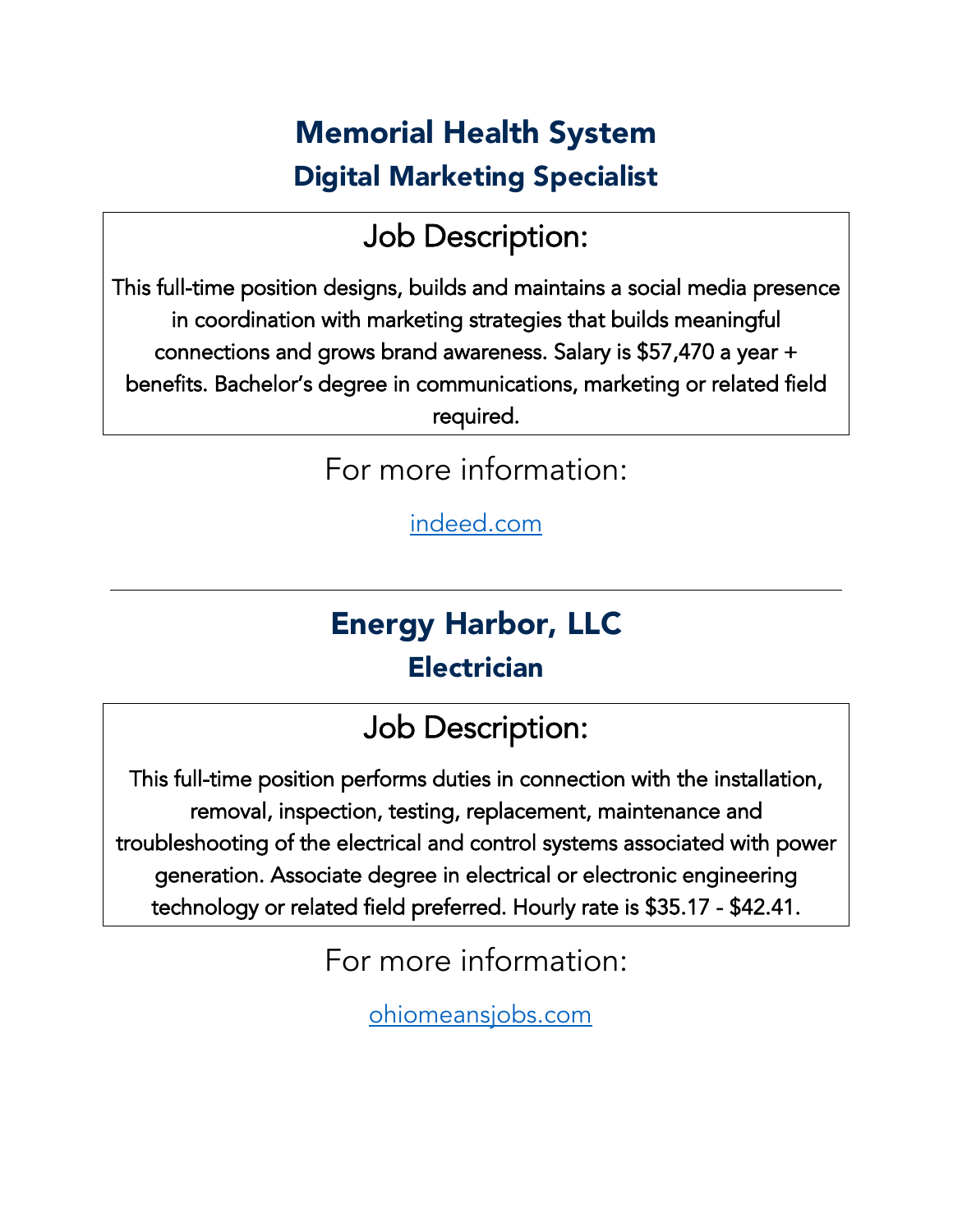### Grae-Con Construction Inc. Quality Control & Production Manager

### Job Description:

This full-time position is responsible for the overall development, implementation and maintenance of the organization's Quality Management System. Degree in operations, business, management, communications or similar fields of study required. Salary: \$80,000 - \$120,000 + benefits.

For more information:

[ohiomeansjobs.com](http://www.ohiomeansjobs.com/) 

### Thermo Fisher Scientific VIOS – Production Assembler

### Job Description:

This full-time position will select appropriate components to align and assemble them in proper sequence by drilling holes, adding rivets, screws, bolts, braces, tape, cement or solder to meet specifications. Apply wiring harnesses, sensors and other electrical components recognizing color codes to ensure that wiring and other color-coded procedures meet guidelines, etc. High school diploma or equivalent required.

For more information:

[ohiomeansjobs.com](http://www.ohiomeansjobs.com/)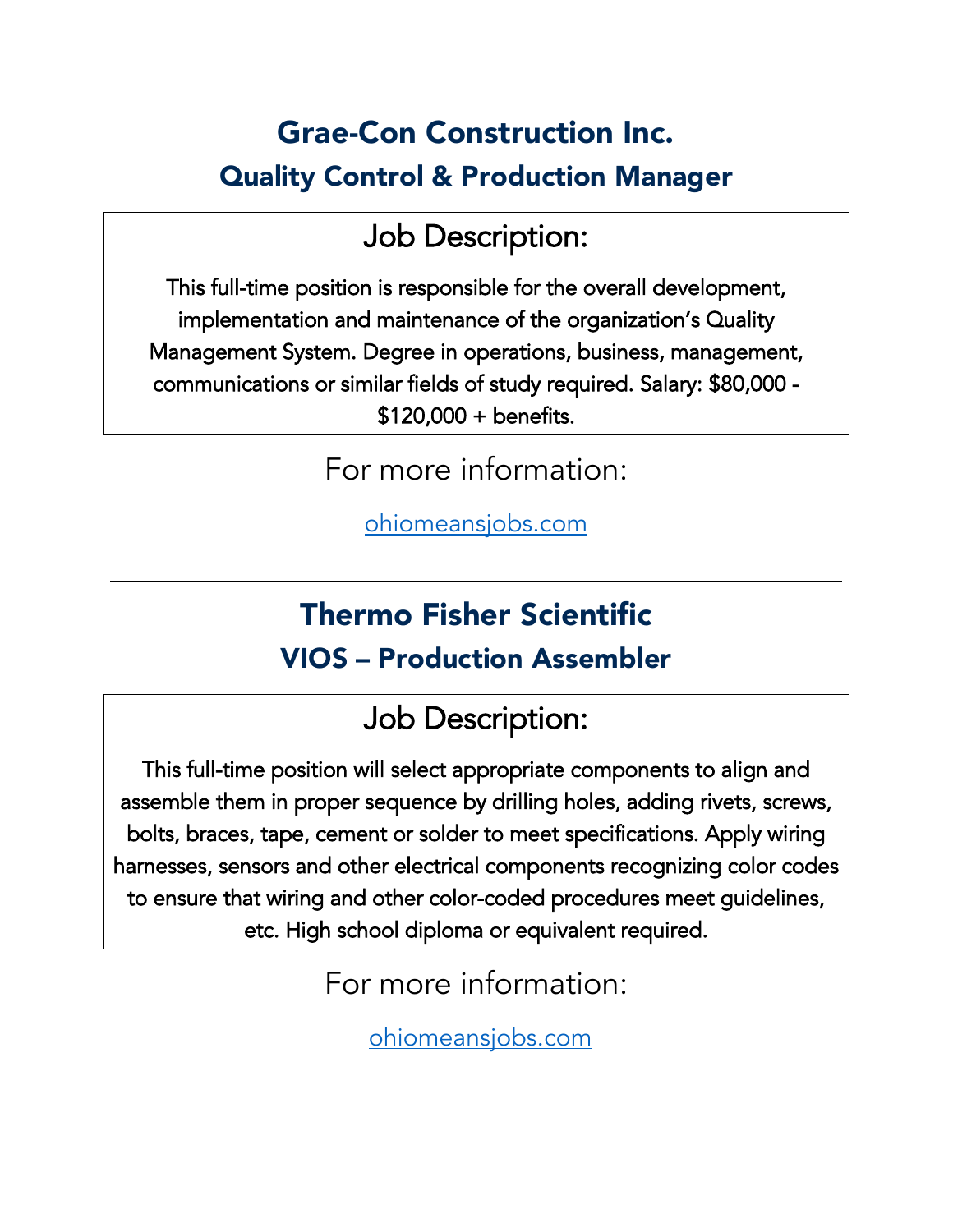### City of Parkersburg

#### Temporary Laborer

### Job Description:

Summer job available Monday – Friday, 7:00 AM – 3:30 PM. Pay: \$11.02 an hour.

For more information:

[parkersburgcity.com](http://www.parkersburgcity.com/)

### H. Talbott Tebay and Associates Dental Hygienist

### Job Description:

Part-time duties revolve around conducting initial patient screenings, cleaning teeth (e.g. removing plaque) and advising patients on oral health and preventative care. You'll help dentists decide treatments for teeth or gum diseases and handle dental emergencies. Salary based on experience. Benefits included. Associates Degree and WV Dental Hygiene License required.

For more information:

[indeed.com](http://www.indeed.com/)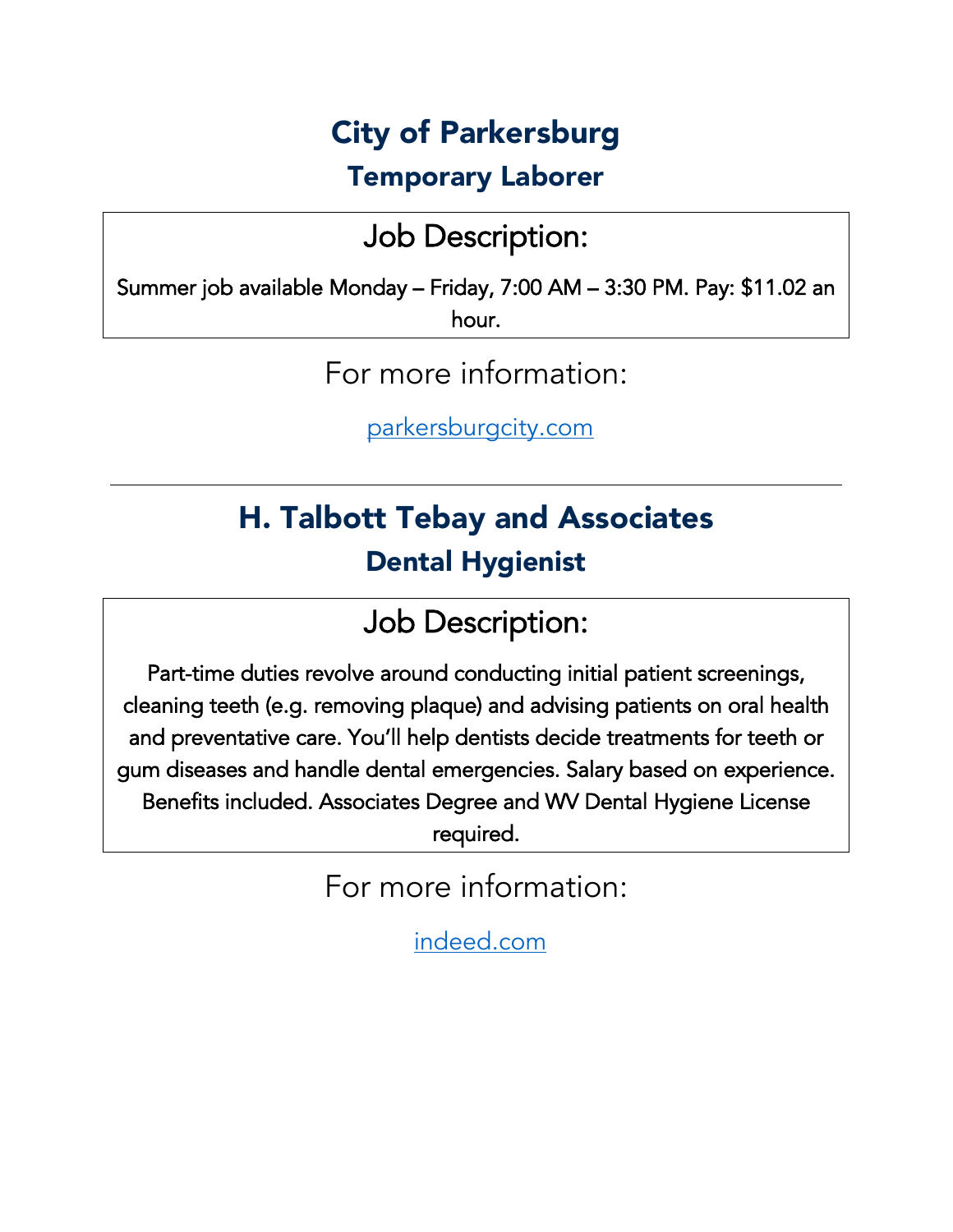### Field Force Merchandising Retail Merchandising Team Lead

### Job Description:

Full-time position to supervise reset/remodel teams in major retail chains. Qualified candidates will have at least 1 year of experience with retail store remodels, retail installations and merchandising, light construction and managing teams in this industry. Hourly rate is \$20.

For more information:

[indeed.com](http://www.indeed.com/)

### Emanuel's LLC

#### Social Media Manager

### Job Description:

Part-time position to administer their social media accounts for multiple businesses and to be responsible for creating original text, photo, video content, managing posts and responding to followers. Mainly work from home. Pay is \$1,500 per month. One year of social media/marketing preferred

For more information:

[indeed.com](http://www.indeed.com/)